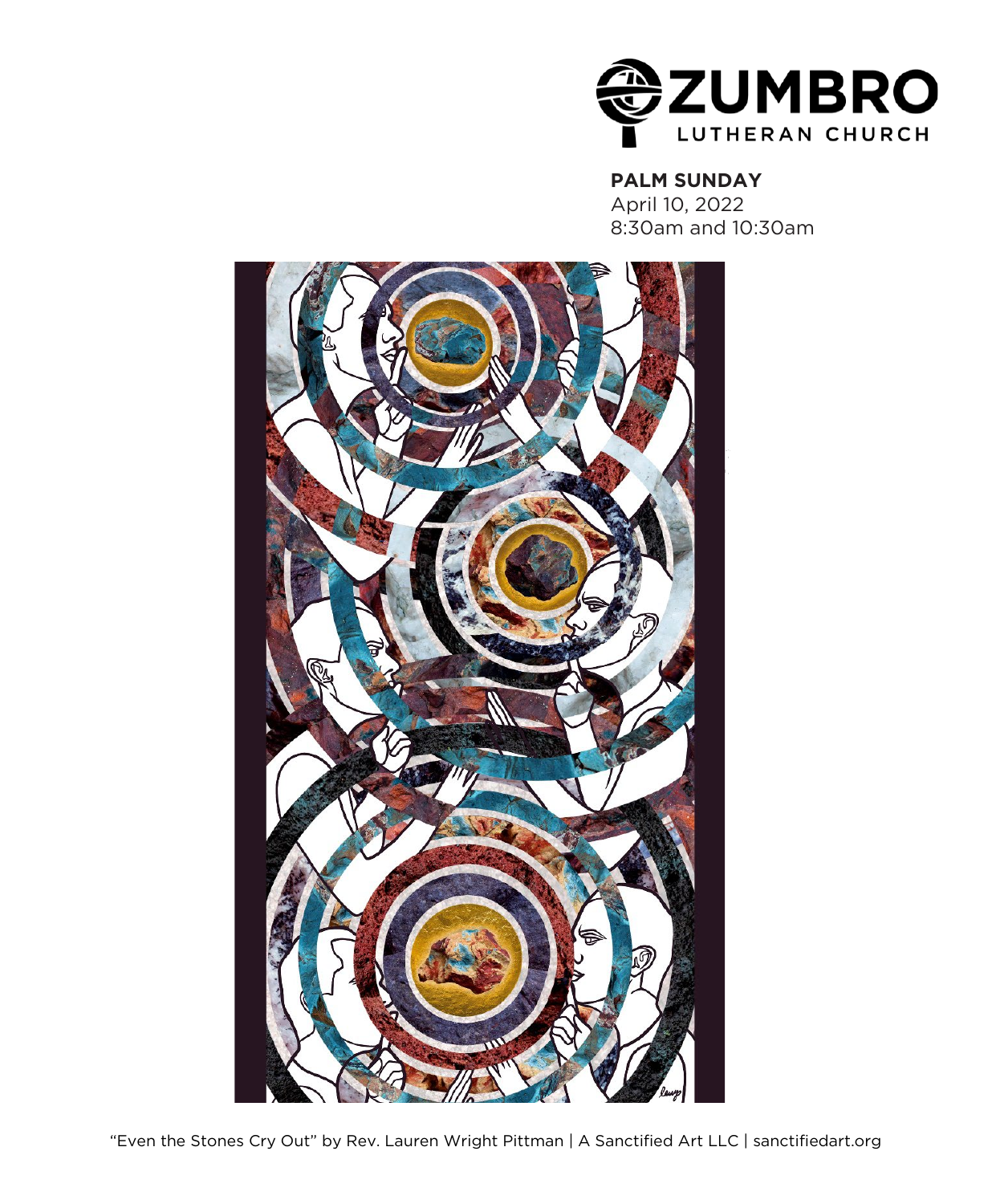# **Welcome to Zumbro Lutheran Church!**

SUNDAY, APRIL 10, 2022

We begin Holy Week in a festive mood, cheering with the disciples as Jesus enters Jerusalem: "Blessed is the king who comes in the name of the Lord!" It's easy to imagine this story going straight from the waving of palms to the joy of Easter morning. But woven into the narrative are reminders that the road first – always – leads to the cross. As you wave your palms (or palm crosses), consider your own journey with Jesus this week. What does your heart need to cry out to Jesus today? What does it need to hear from him?

**PRELUDE THE HOSANNA, LOUD HOSANNA** ARR. MICHAEL BURKHARDT KRISTY GIERE, ORGAN PALM SUNDAY FANFARE D.W. MORGAN ZUMBRO BRASS ENSEMBLE

#### CALL TO WORSHIP

- L: It is holy to gather.
- **C: It is holy to sing.**
- L: It is holy to be generous, to throw our coats on the road.
- **C: It is holy to celebrate justice when we see it.**
- L: It is holy to shout, "Hosanna!"
- **C: It is holy to remember.**
- L: It is holy to gather.
- **C: It is holy to sing.**
- L: Here and now, let us do all of these things.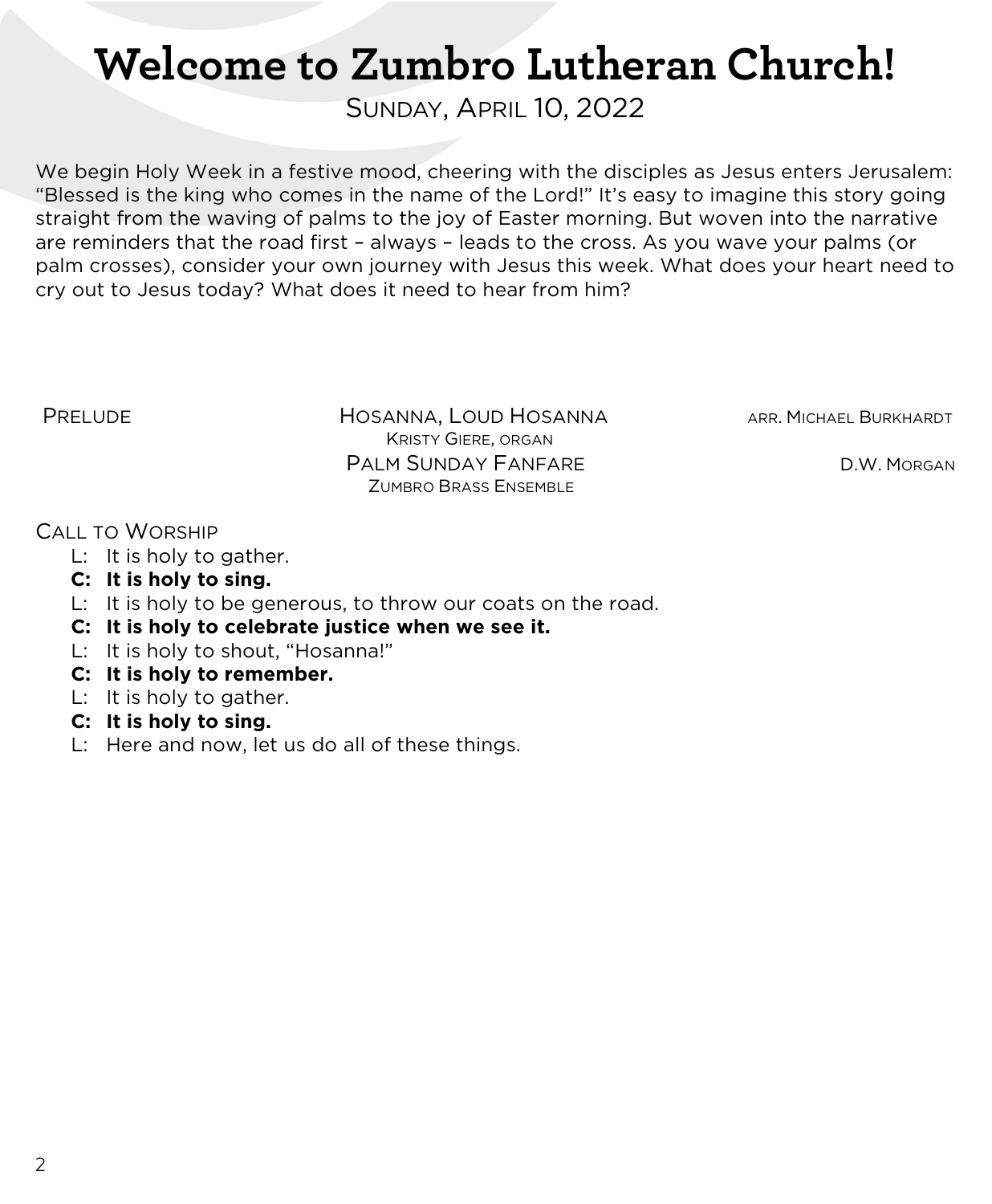PROCESSIONAL HYMN ALL GLORY, LAUD, AND HONOR

*Refrain* **All glory, laud, and honor to you, redeemer, king, to whom the lips of children made sweet hosannas ring.**

 **You are the king of Israel and David's royal Son, now in the Lord's name coming, our King and Blessed One.** *Refrain*

 **The company of angels are praising you on high; creation and all mortals in chorus make reply.** *Refrain*

 **The multitude of pilgrims with palms before you went; our praise and prayer and anthems before you we present.** *Refrain*

 **To you, before your passion, they sang their hymns of praise. To you, now high exalted, our melody we raise.** *Refrain*

 **Their praises you accepted; accept the prayers we bring, great author of all goodness, O good and gracious King.** *Refrain*

WELCOME AND ANNOUNCEMENTS

RECOGNITION OF BAPTISM OF BERYLYNN JEAN BORN

PALM SUNDAY DIALOG

- L: We come to prepare for the holiest of weeks.
- **C: We will journey through praise, with joy on our lips; we will travel through betrayal and death, cradling hope deep in our hearts.**
- L: Jesus leads us through this week, and we will follow, for he is the life we long for, he is the Word who sustains us.
- **C: We wave palm branches in anticipation, we lay our love before him, to cushion his walk.**
- L: Setting aside all power, glory, and might, he comes: modeling humility and obedience for all of us.
- **C: Hosanna! Hosanna! Blessed is the One who brings us the kingdom of God.**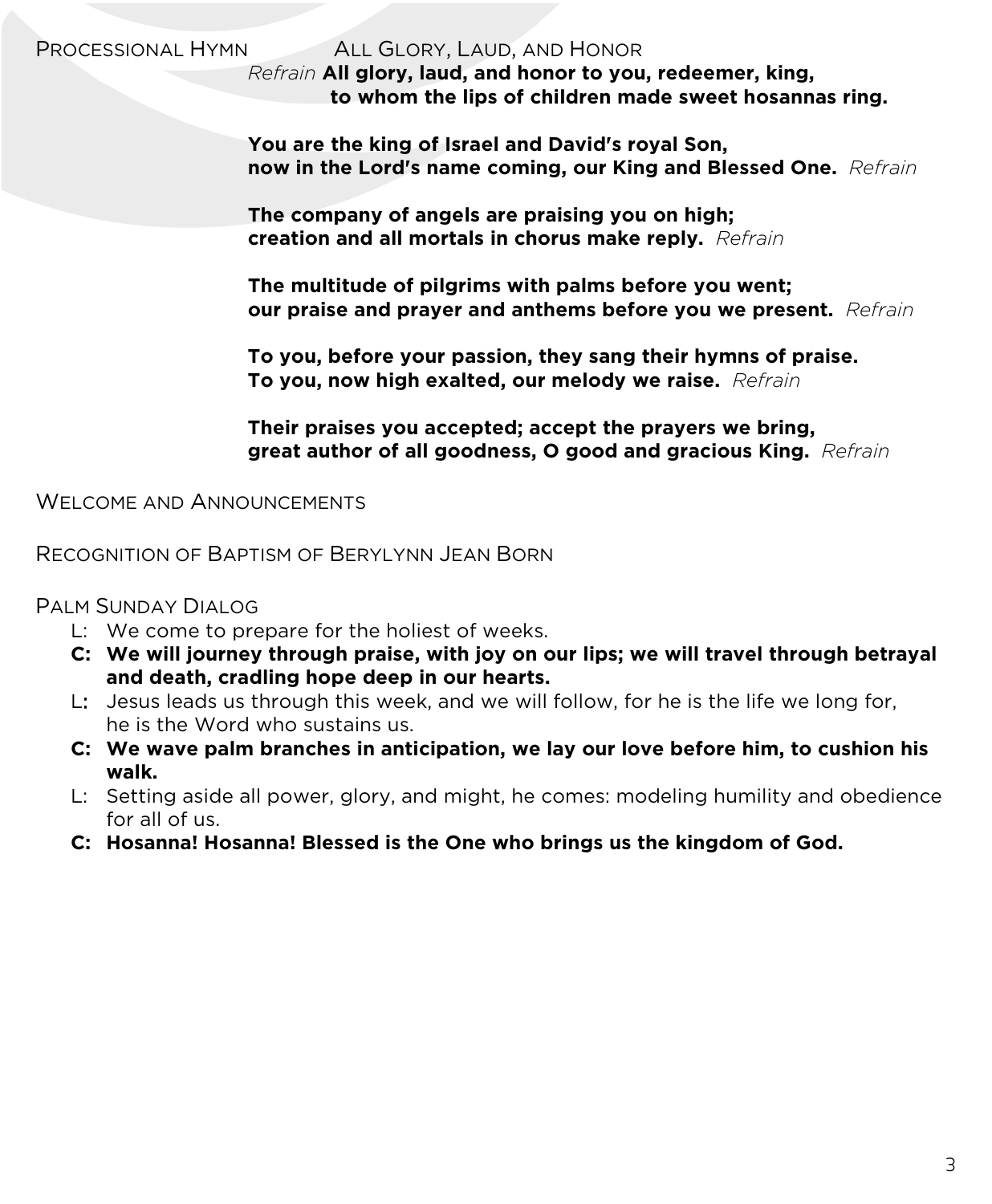ANTHEM WHO PASSES YONDER THROUGH THE THRONG? DALE WOOD AND BEN HESTER ZUMBRO LUTHERAN CHOIR

Who passes yonder through the throng, in midst of great commotion? What shouting this, a victor's song? A cry of deep devotion? Who passes yonder through the throng? They come this way. I see him while in wonder I watch the crowd cast garments in his path. No earthly monarch treads the road of palms spread far before him. With face serene, his glance is kind, withdrawn from all the ringing. Of children running on behind, their voices raised in singing. Blessed is he that cometh in the name of the Lord! He passes by. He looks my way. My heart leaps up within me. My Lord and Master! From this day, my life is given to thee!

### PRAYER OF THE DAY

- L: Jesus, our King,
- **C: you rode willingly and bravely into Jerusalem knowing that the parade of cheers and palms would end with your suffering and death. May our cries of "Hosanna!" remind us that you came to save us, and to lead us closer to God. Give us courage to stay with you all the way to the cross. Amen.**

| <b>STORY TIME</b>        | <b>JANETTE DAVIS</b>                                                                                                                                                                                                    |  |
|--------------------------|-------------------------------------------------------------------------------------------------------------------------------------------------------------------------------------------------------------------------|--|
| <b>HYMN 264</b><br>Choir | PREPARE THE ROYAL HIGHWAY<br>Prepare the royal highway; the King of kings is near!<br>Let ev'ry hill and valley a level road appear!<br>Then greet the King of glory, foretold in sacred story:                         |  |
|                          | Refrain Hosanna to the Lord,<br>for he fulfills God's word!                                                                                                                                                             |  |
| <b>Low Voices</b>        | God's people, see him coming: your own eternal king!<br>Palm branches strew before him! Spread garments!<br><b>Shout and sing!</b><br>God's promise will not fail you!<br>No more shall doubt assail you! Refrain - All |  |
| <b>High Voices</b>       | Then fling the gates wide open to greet your promised king!<br>Your king, yet ev'ry nation its tribute too may bring.<br>All lands will bow before him;<br>their voices join your singing: Refrain - All                |  |
| All                      | His is no earthly kingdom; it comes from heav'n above.<br>His rule is peace and freedom and justice, truth, and love.<br>So let your praise be sounding for kindness so abounding: Refrain - All                        |  |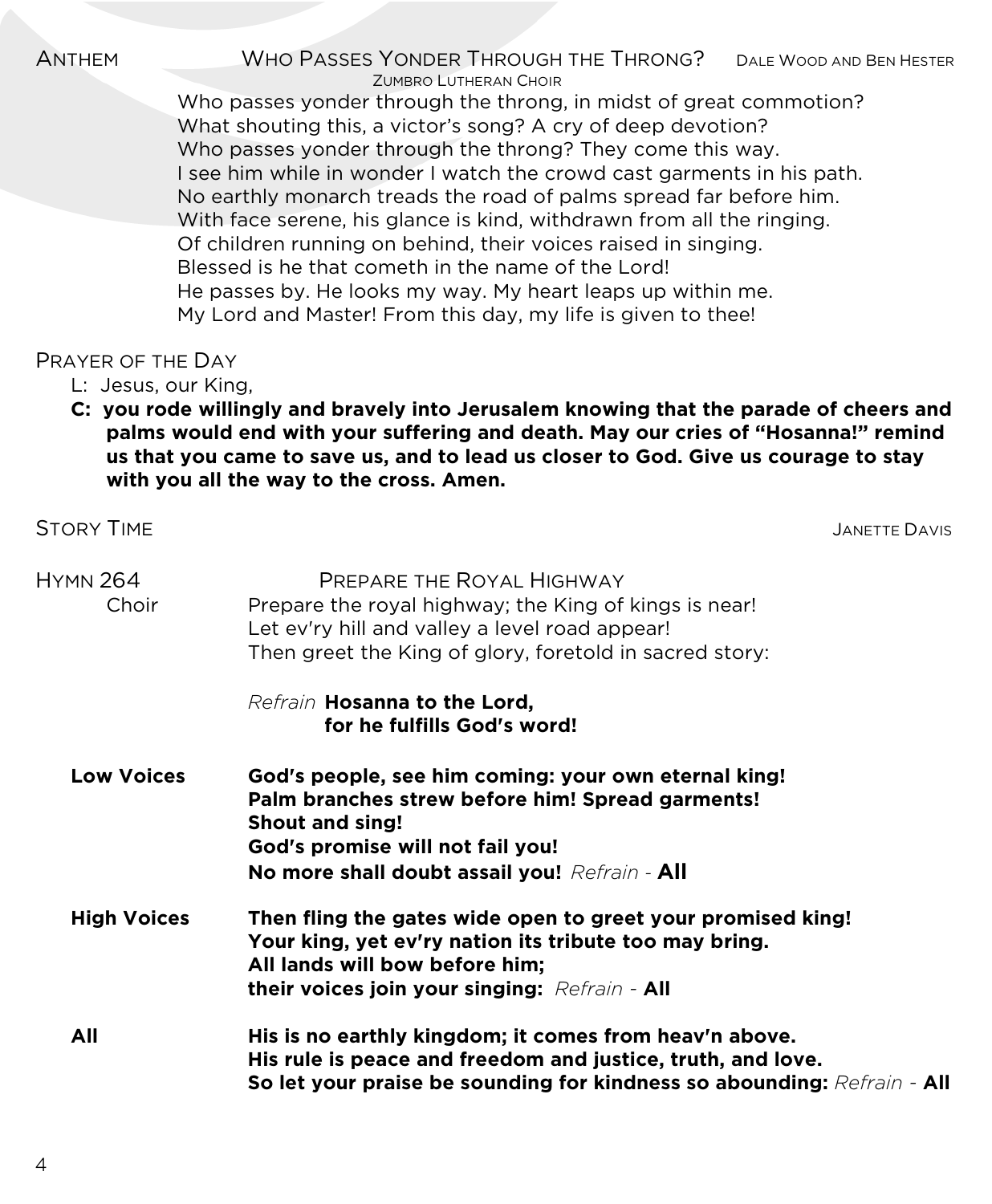$^{28}$ After he had said this, [Jesus] went on ahead, going up to Jerusalem.

 $29$ When he had come near Bethphage and Bethany, at the place called the Mount of Olives, he sent two of the disciples,  $30$ saying, "Go into the village ahead of you, and as you enter it you will find tied there a colt that has never been ridden. Untie it and bring it here.  $31$ <sup>I</sup>f anyone asks you, 'Why are you untying it?' just say this, 'The Lord needs it.'" <sup>32</sup>So those who were sent departed and found it as he had told them. <sup>33</sup>As they were untying the colt, its owners asked them, "Why are you untying the colt?" <sup>34</sup>They said, "The Lord needs it." <sup>35</sup>Then they brought it to Jesus; and after throwing their cloaks on the colt, they set Jesus on it.  $36$ As he rode along, people kept spreading their cloaks on the road. 37As he was now approaching the path down from the Mount of Olives, the whole multitude of the disciples began to praise God joyfully with a loud voice for all the deeds of power that they had seen, <sup>38</sup>saying, "Blessed is the king who comes in the name of the Lord! Peace in heaven, and glory in the highest heaven!" <sup>39</sup>Some of the Pharisees in the crowd said to him, "Teacher, order your disciples to stop." 40He answered, "I tell you, if these were silent, the stones would shout out."

- L: The Gospel of the Lord.
- **C: Thanks be to God.**

HYMN JERUSALEM, THE CITY OF GOD $Je - ru - sa - lem.$ the  $cit - v$ of God.  $\mathbf{1}$ cry out to 2 He brought the God's say -  $\text{ing}$ peo ple word. he taught the 3 We have a - wait ed him through the years, we have  $ac -$ 



SERMON **SERMON PASTOR SHELLEY CUNNINGHAM**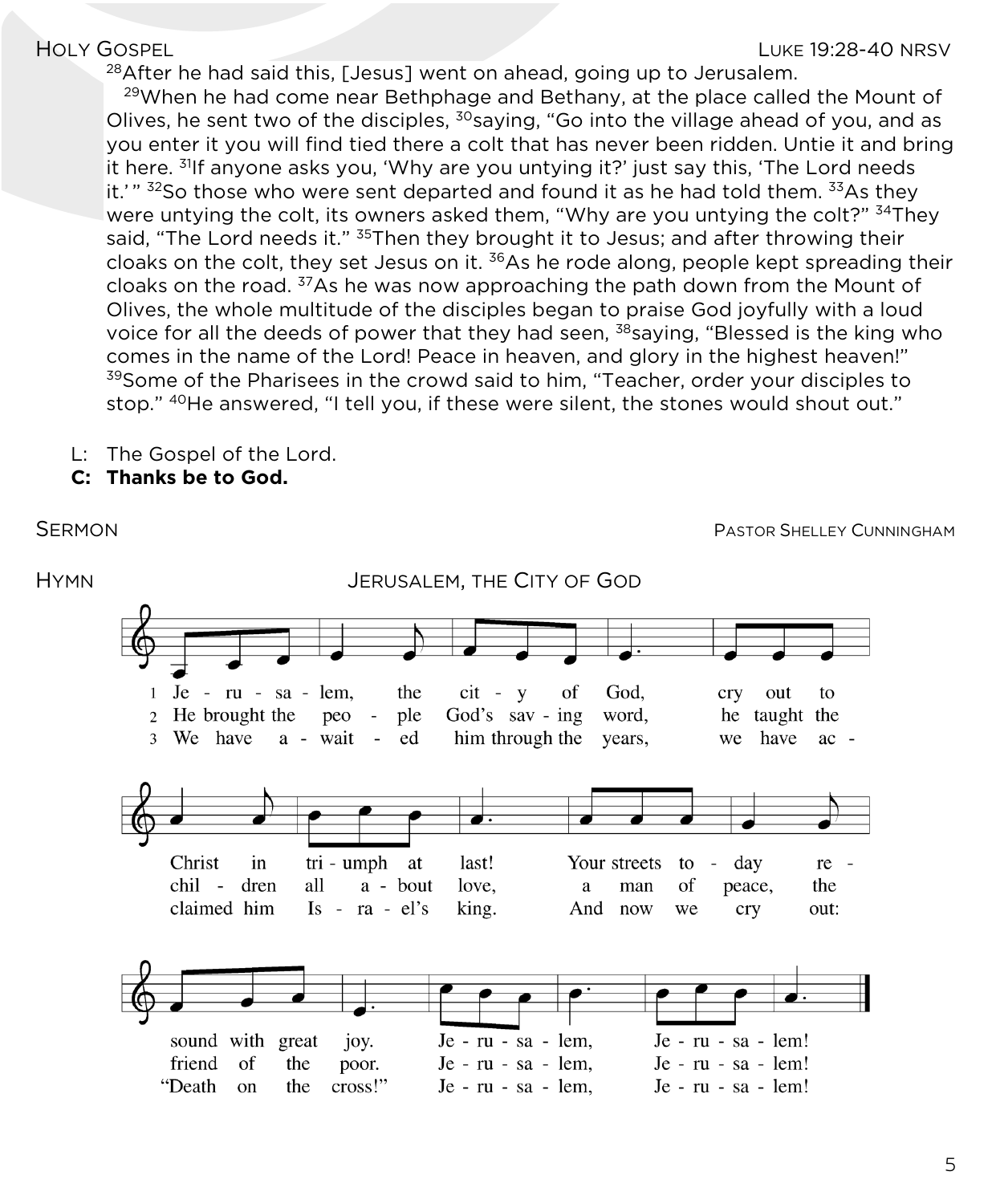| <b>OFFERING</b> |                                                      |                               |
|-----------------|------------------------------------------------------|-------------------------------|
| 8:30AM          | HOSANNA TO THE SON OF DAVID<br>ZUMBRO LUTHERAN CHOIR | T. L. da Victoria (1540-1611) |
|                 | Hosanna to the son of David.                         |                               |
|                 | Blessed is He that cometh in the name of the Lord.   |                               |
|                 | Hosanna in the highest. Amen.                        |                               |
| 10:30 AM        | JESUS, I WILL PONDER NOW                             | ARR. PAUL MANZ                |
|                 | <b>KRISTY GIERE, ORGAN</b>                           |                               |

#### PRAYERS OF THE PEOPLE

L: Drawn close to the heart of God, we offer these prayers for the church, the world, and all who are in need.

*After each petition we respond:*

- L: Merciful God,
- **C: receive our prayer.**
- L: Accept the prayers we bring, O God, on behalf of a world in need, for the sake of Jesus Christ.
- **C: Amen.**

### LORD'S PRAYER

- L: Lord, remember us when you come into your kingdom and teach us to pray:
- **C: Our Father, who art in heaven, hallowed be thy name, thy kingdom come, thy will be done, on earth as it is in heaven. Give us this day our daily bread; and forgive us our trespasses, as we forgive those who trespass against us; and lead us not into temptation, but deliver us from evil. For thine is the kingdom, and the power, and the glory, forever and ever. Amen.**

#### **BENEDICTION**

- L: As you enter into the journey of this Holy Week, may the words of the Lord cling to your ears and penetrate your heart. May your fear be a holy fear and your trembling a holy trembling, that when all seems lost you would look to the One who promises to make all things new.
- **C: Amen.**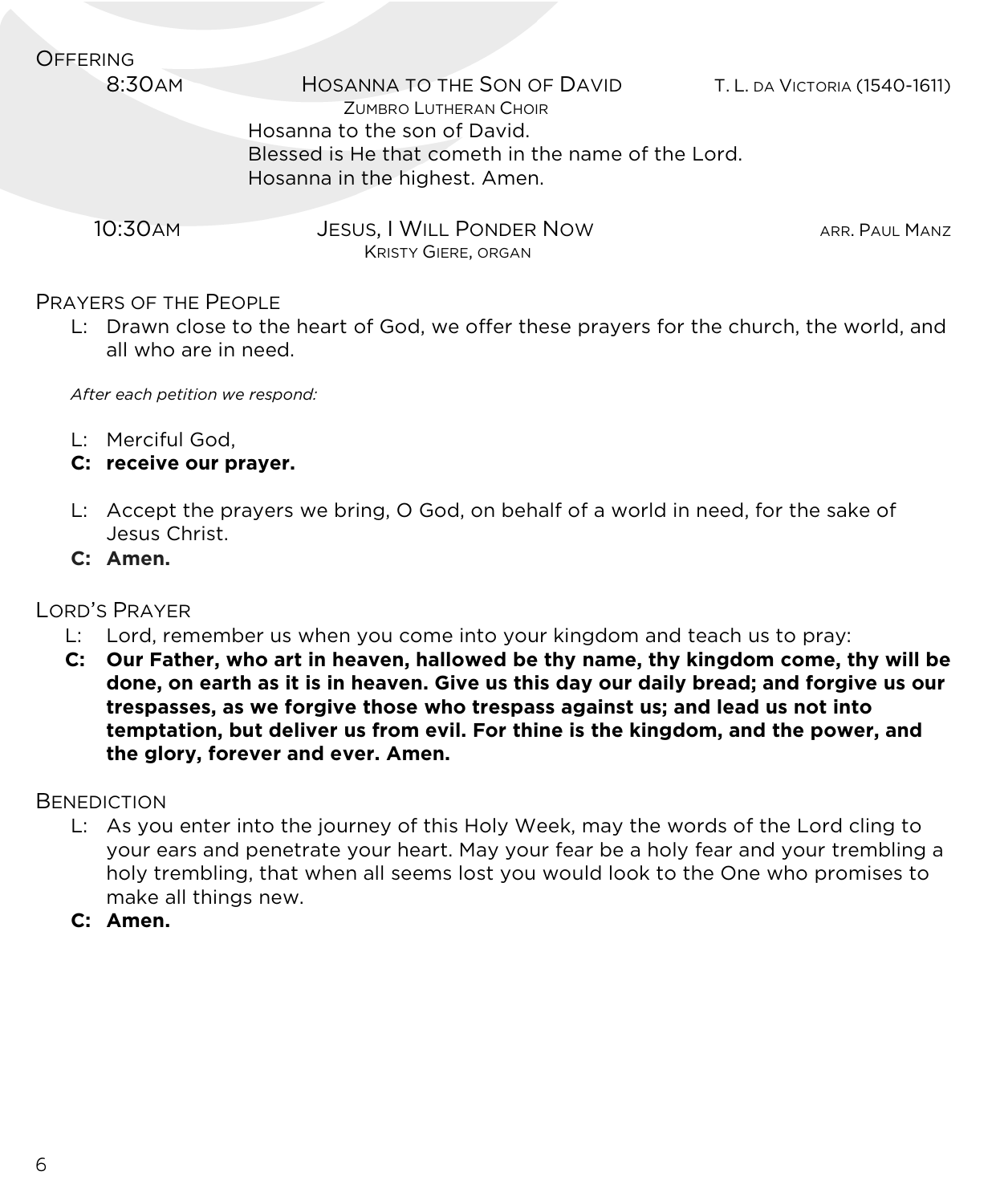HYMN 660 LIFT HIGH THE CROSS *Raise palm crosses and palm branches during the refrain*

> *Refrain* **Lift high the cross, the love of Christ proclaim till all the world adore his sacred name.**

 **Come, Christians, follow where our captain trod, our king victorious, Christ, the Son of God.** *Refrain*

**All newborn servants of the Crucified bear on their brows the seal of him who died.** *Refrain*

 **O Lord, once lifted on the glorious tree, as thou hast promised, draw us all to thee.** *Refrain*

 **So shall our song of triumph ever be: praise to the Crucified for victory!** *Refrain*

**SENDING** 

- L: Go in peace. Jesus meets you on the way.
- **C: Thanks be to God.**

POSTLUDE LIFT HIGH THE CROSS ARR. CHARLES ORE KRISTY GIERE, ORGAN